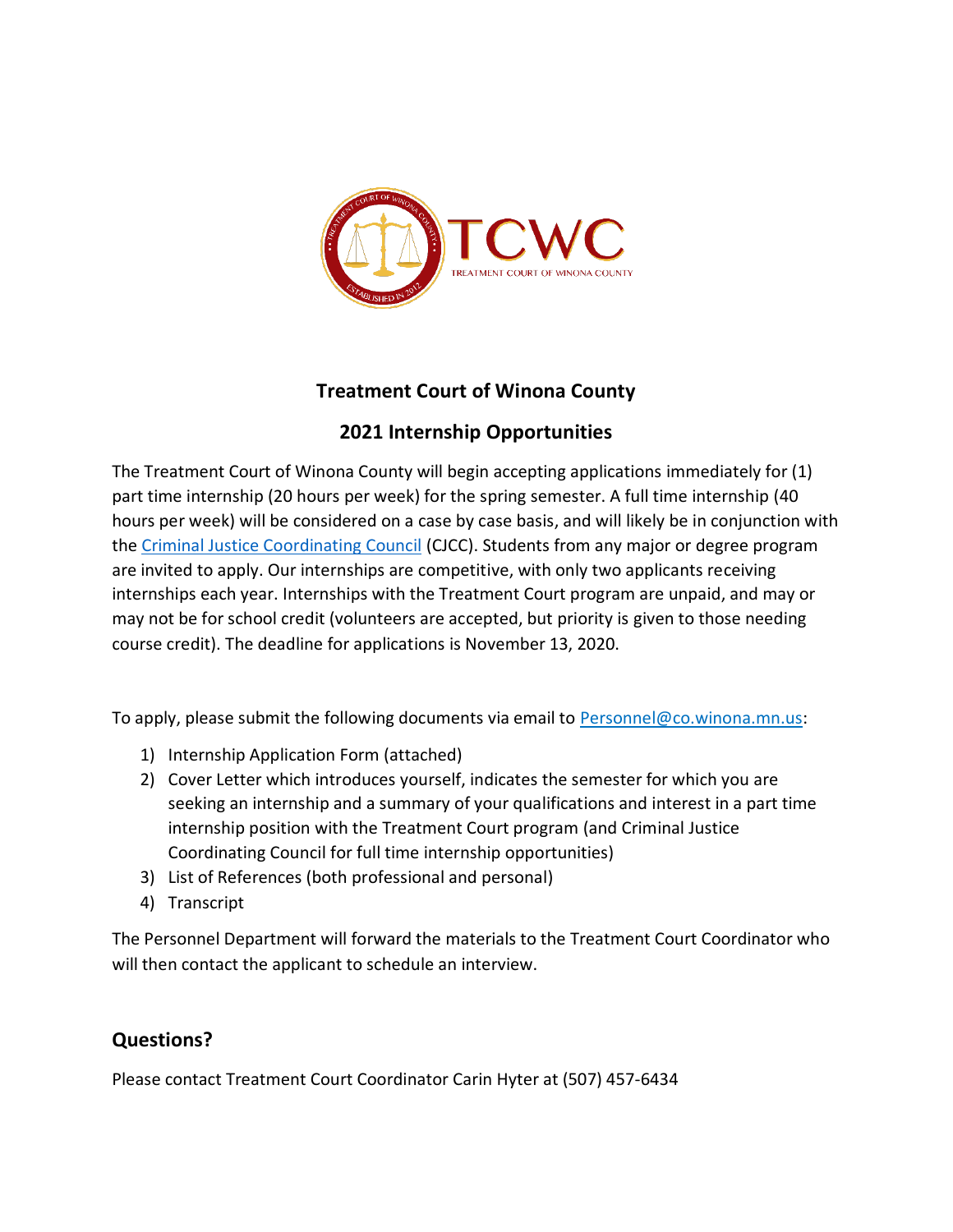## *Winona County Internship Application Form*

| <b>Personal Information:</b>                                                       |                                                                                                                        |
|------------------------------------------------------------------------------------|------------------------------------------------------------------------------------------------------------------------|
| Name:                                                                              |                                                                                                                        |
| Address:                                                                           | <u> 1989 - Johann Stoff, deutscher Stoffen und der Stoffen und der Stoffen und der Stoffen und der Stoffen und der</u> |
| E-Mail Address:                                                                    | <u> 2000 - Andrea Andrew Maria (h. 1888).</u>                                                                          |
| <b>School Information (Place X in box):</b>                                        |                                                                                                                        |
| St. Mary's University $\Box$<br>Winona State University □<br>Southeast Technical □ |                                                                                                                        |
|                                                                                    |                                                                                                                        |
|                                                                                    |                                                                                                                        |
| Year of Study: Freshman $\Box$ Sophomore $\Box$ Junior $\Box$ Senior $\Box$        |                                                                                                                        |
|                                                                                    |                                                                                                                        |
| Approximate dates available for internship: ___________________ to ______________  |                                                                                                                        |
| <b>Scholastic Honors:</b>                                                          |                                                                                                                        |
|                                                                                    |                                                                                                                        |
| <b>Internship Interests:</b>                                                       |                                                                                                                        |
| For which department(s) are you interested in interning?                           |                                                                                                                        |
| Why would you like to intern at the above department(s)?                           |                                                                                                                        |

\_\_\_\_\_\_\_\_\_\_\_\_\_\_\_\_\_\_\_\_\_\_\_\_\_\_\_\_\_\_\_\_\_\_\_\_\_\_\_\_\_\_\_\_\_\_\_\_\_\_\_\_\_\_\_\_\_\_\_\_\_\_\_\_\_\_\_\_\_\_\_\_\_\_\_\_\_\_